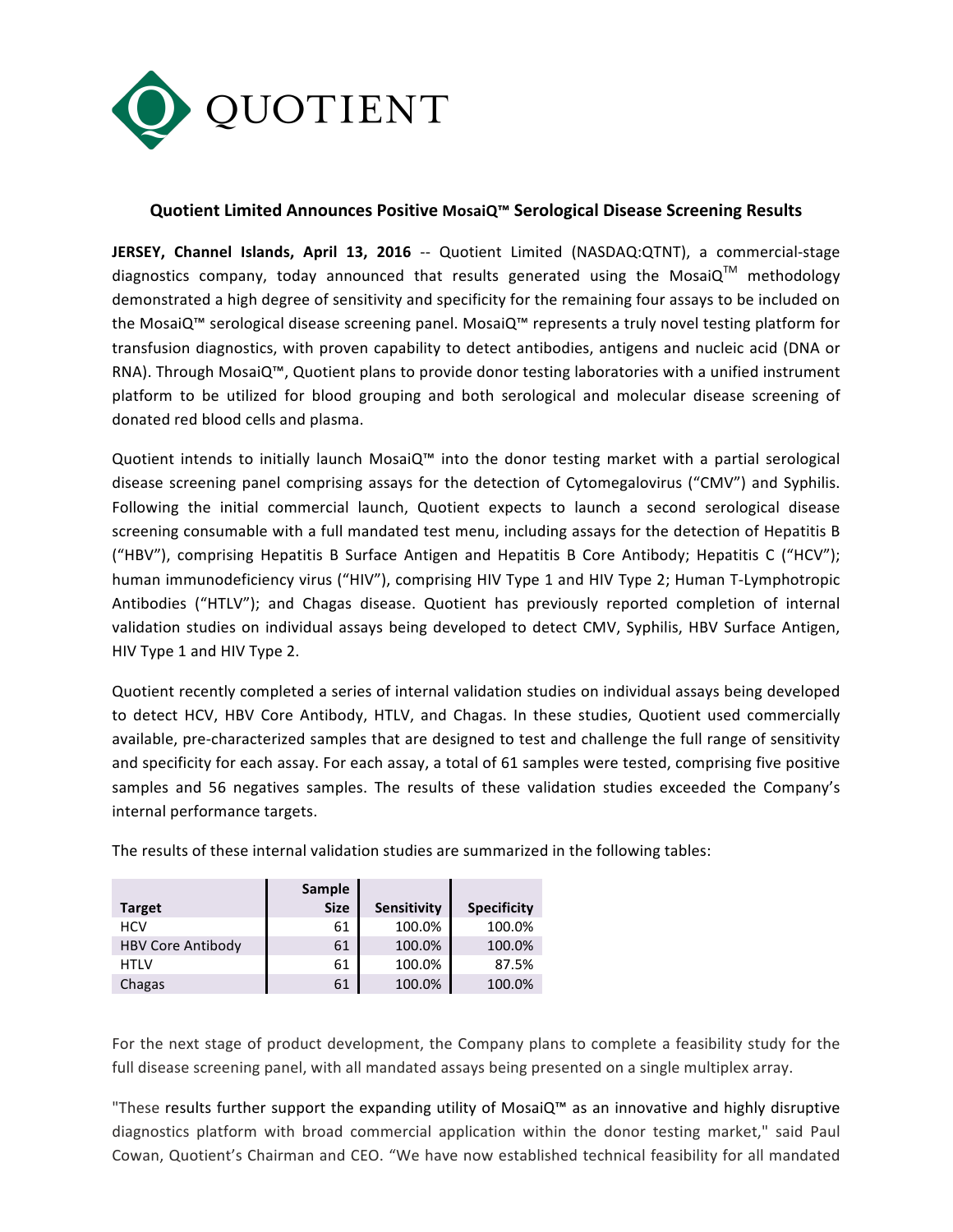assays to be included on the MosaiQ serological disease screening panel. We look forward to advancing the remaining disease screening assays to production in the second half of 2016, with internal validation and field trials to follow thereafter."

Quotient has transfered to production the assays to be included on the disease screening consumable for the detection of CMV and Syphilis and expects to commence product validation procedures in the second quarter of 2016. The remaining serological disease screening assays are expected to be transfered to production in the second half of 2016.

## **About MosaiQ™**

MosaiQ<sup>™</sup> has been designed to offer a breadth of diagnostic tests unmatched by existing commercially available transfusion diagnostic instrument platforms. Once approved, it will be the first fully automated solution for blood grouping, providing for the comprehensive characterization of both donor and patient blood, with turnaround times significantly quicker than existing methods. Widespread adoption of MosaiQ<sup>™</sup> is expected to improve patient outcomes through better and easier matching of donor and patient blood, given cost-effective extended antigen typing offered by MosaiQ™. Improved patient outcomes from the use of MosaiQ™ include the potential for reduced incidence of adverse events associated with transfusion, particularly alloimmunization, where patients develop antibodies to foreign antigens introduced through transfused blood. MosaiQ™ will also offer the opportunity for substantial cost savings and a range of operational efficiencies for donor and patient testing laboratories, including:

- elimination of the need for routine manual testing typically undertaken by highly skilled technicians;
- simplification of required consumables and testing processes;
- consolidation of multiple instrument platforms in donor testing laboratories;
- significant reduction in sample volume requirements;
- reduction in the number of patient/donor samples required, consumables and reagent waste; and
- more streamlined processes for matching donor units to patients.

Quotient expects to develop additional applications for MosaiQ™, starting with nucleic acid testing for donor molecular disease screening, upon completion of assay development for the blood grouping and serological disease screening applications.

## **About Quotient Limited**

Quotient is a commercial-stage diagnostics company committed to reducing healthcare costs and improving patient care through the provision of innovative tests within established markets. With an initial focus on blood grouping and serological disease screening, Quotient is developing its proprietary MosaiQ<sup>TM</sup> technology platform to offer a breadth of tests that is unmatched by existing commercially available transfusion diagnostic instrument platforms. The company's operations are based in Edinburgh, Scotland; Eysins, Switzerland and Newtown, Pennsylvania.